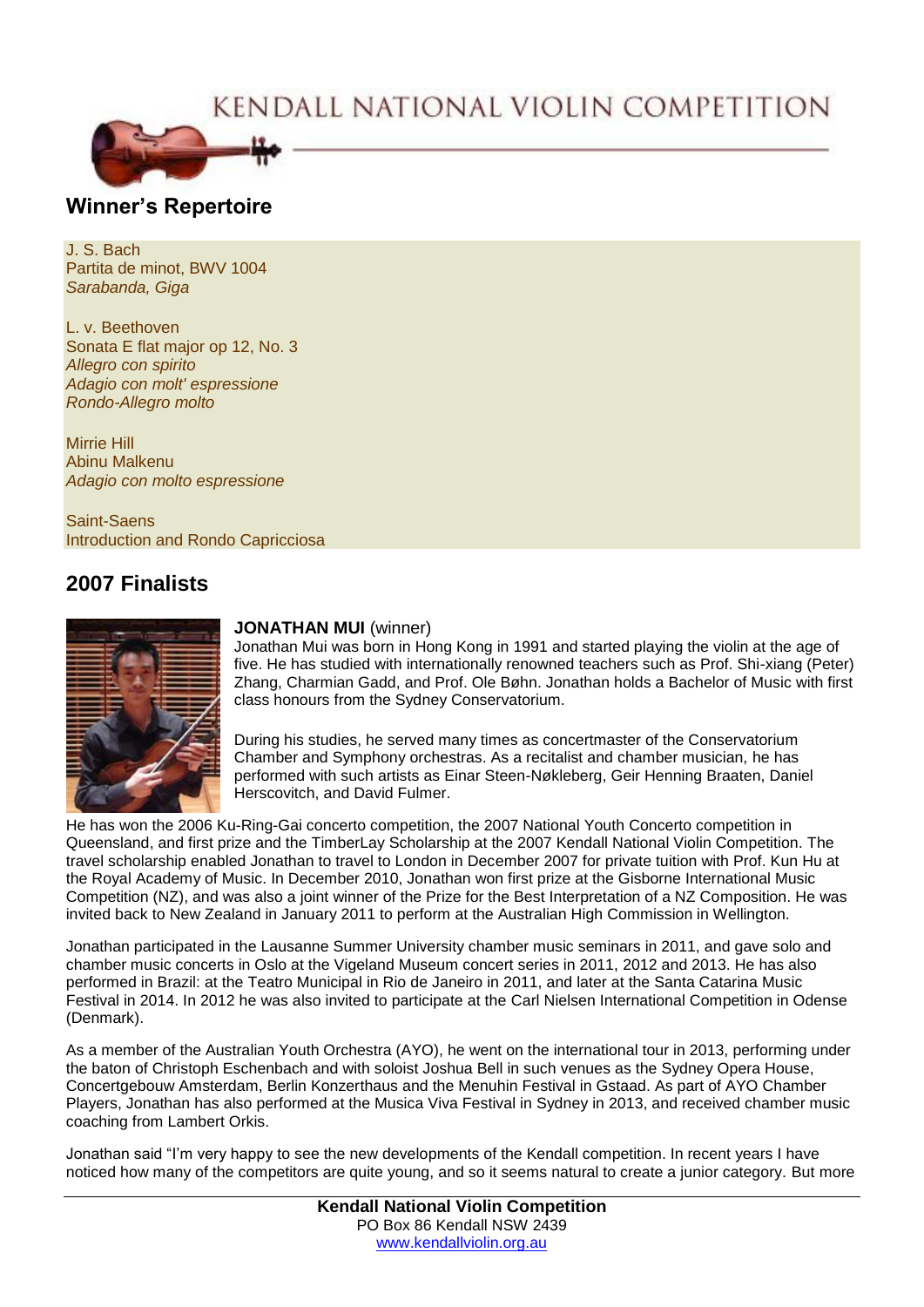importantly, I believe it will enhance the role of classical music in young people's lives. In addition, with more performances taking place during the competition, it will have more of a music festival kind of vibe, just like any of the major competitions around the world".

Currently, I am doing maths full-time! My honours year went very well, and my supervisor was happy to have me work as his research student. I have thus started a research project, which allows me to continue working at the school of maths at the University of Sydney.

I'm also employed as a teacher at Matrix Education, which is a private company offering courses for high school students. I've been asked to help develop some resources for the incoming new syllabus, which is something I'm quite excited for. Unfortunately, my music activities have had to be put aside. I find that working in mathematics is just as demanding as being a musician, although in very different ways. Nevertheless I try to practise now and then. What's really great is that the dystonia symptoms are slowly going away. It's unclear if they will ever disappear entirely, but at least I can be confident that some time in the future, I will be able to play the violin in a more-or-less natural way again.

Jonathan was a 2018 KNVC judge for the 1st Round. **AUGUST 2019**



### **DORETTA BALKIZAS**

Berlin-based Australian violinist Doretta Balkizas enjoys a diverse international career as a soloist, chamber and orchestral musician. She has performed as soloist with the Melbourne Symphony Orchestra,Shanghai Symphony Orchestra, Nanning Symphony Orchestra and Melbourne Chamber Orchestra. She was a finalist in the 2015 Symphony Australia Young Performer Award and a major prize winner in the Dorcas McClean Travelling Scholarship for Violinists.

She has appeared as a chamber musician at the Prussia Cove International Musicians Seminar, International Holland Music Sessions, Musica Viva Festival and Yellow Barn. Her orchestral experiences include performances with the Gewandhausorchester Leipzig, Mahler Chamber Orchestra, Deutsche Symphonie Orchester and Australian Chamber Orchestra. Doretta received her Master of Music at the Hochschule für Musik Hanns Eisler in Berlin where she graduated in 2018 with the highest distinction. She completed her undergraduate degree at the Sydney Conservatorium of Music as a student of Alice Waten. Her studies have been supported by an Australia Council Grant, a George & Margaret Henderson Travelling Scholarship, DAA D award, Ernest V. Llewellyn Memorial Fund scholarship and an Ian Potter Cultural Trust grant. **AUGUST 2019**



### **ALICE HIGGINS**

Alice performed, studied and taught the violin in the UK, Germany and Australia. Always in search of a challenge, Alice has completed her Masters of Music in Freiburg, Germany; performed Brahms' Violin Concerto under English National Opera's Edward Gardner, joined one the UK's busiest chamber orchestras, Southbank Sinfonia, performing over 60 concerts in 9 months; toured the UK with Dionne Warwick; and played with some of the world's top ensembles including Academy of St Martin in the Fields, Orchestra of the Royal Opera House Covent Garden, BBC Concert Orchestra and Orchestra of the Age of Enlightenment.

Alice has held the position of Director of Strings at St Aloysius' College, Milsons Point Sydney, Australia from earlier this year. **AUGUST 2018**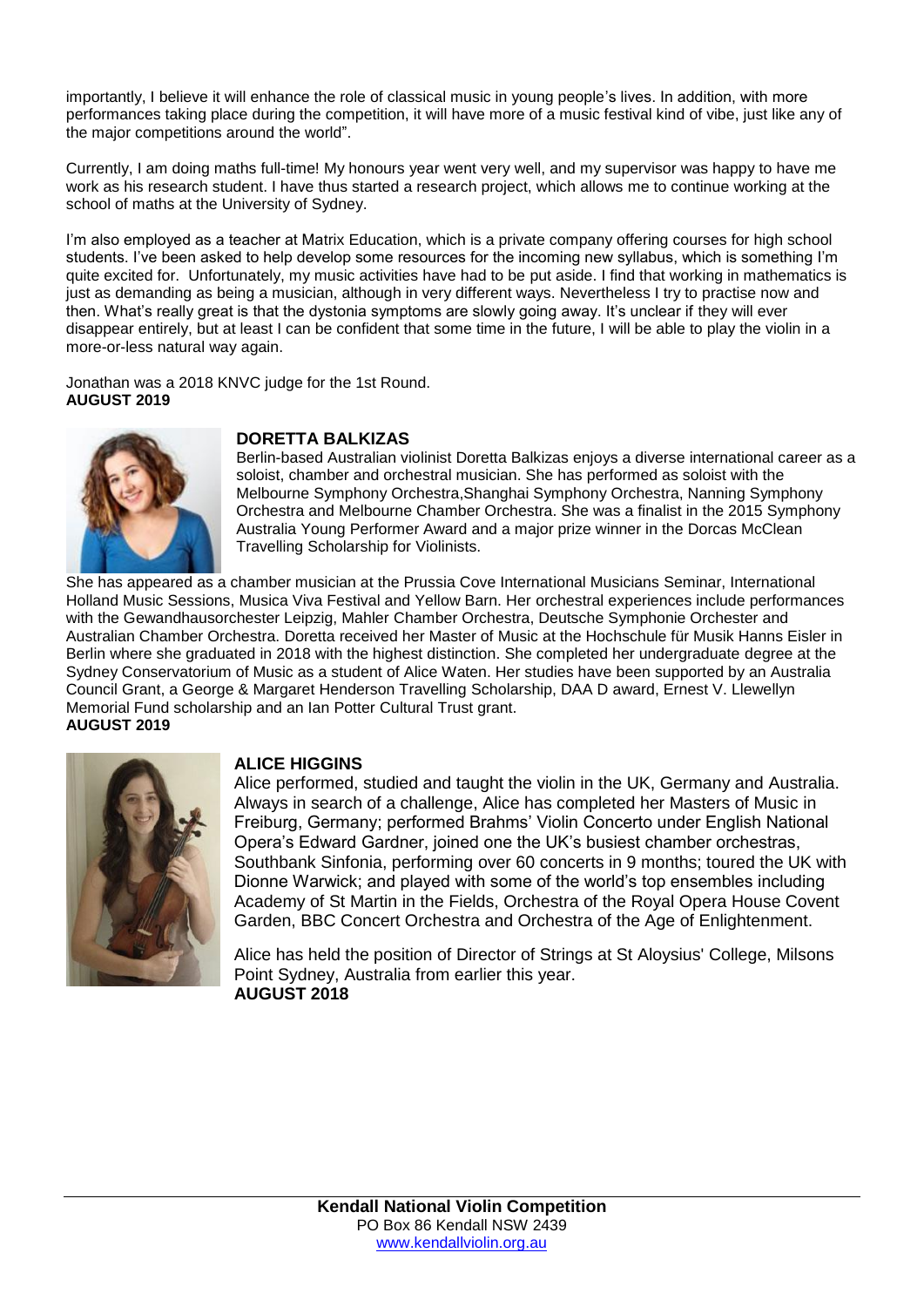

# **SONJA SCHEBECK**

sonjaschebeck.com

Sonja was born in Sydney, Australia and is of Russian/Polish/Austrian heritage. She became entranced by the violin at age 3 after attending a baby prom by the Sydney Symphony Orchestra and began studying the Suzuki method with Barbara Hayward. She completed her Bachelor of Music (Performance) with first-class Honours from the Sydney Conservatorium of Music, studying with Christopher Kimber and was the recipient of the George & Margaret Henderson Postgraduate Scholarship and University Postgraduate Award. She is currently undertaking the Masters program at the Konservatorium Wien, studying with Professor Florian Zwiauer (1st Konzertmeister, Wiener Symphoniker).

Sonja has been fortunate to work in a variety of genres with artists including composer Chloé Charody, classical/theatre collective Ilythian, Extra Sounds Ensemble (Krakow), Wiener Symphoniker, Concertino Wien, Max Steiner Orchestra Vienna, guest musician with Jazz Orchestra Tirol, the Sydney Symphony Orchestra, Sydney Symphony Sinfonia, English Session Orchestra, Sydney Scoring Orchestra, Adelaide Symphony Orchestra, Palace Gate Orchestra (concertmaster), Sydney Camerata, film director Jane Campion and composer Mark Bradshaw (soundtrack for 'Bright Star'), pop/rock band Saving Grace, The Eastern Bloc folk string quartet, experimental band Wicked Miranda, Australian hip-hop group Mind Over Matter, balkan ensemble The Yellow Quinces and musical circus-stunt group Strings on Fire. Coming from a diverse musical background incuding folk and jazz, Sonja has also performed with various groups on guitar, double bass, piano and percussion. She has a special interest in new music, twentieth-century Russian music (particularly that of Sergei Prokofiev) and in the circus arts of fire performance, acrobatics and more recently stilt walking, pole and aerial arts.

Sonja is privileged to be a founding member of Nigel Kennedy's 'Orchestra of Life', touring for projects across UK/Europe and Australia since 2010. She has performed as co-soloist with Mr Kennedy in Double Violin Concertos by J. S. Bach and A. Vivaldi, selections from B. Bartok's 44 Duos as well as at festivals and concerts with the Nigel Kennedy Jazz Quintet.

Other performance highlights include the Adelaide Fringe Festival, Beijing Musicathlon pre-Olympics cultural festival (representing the Sydney Conservatorium), the Melbourne Fringe Festival, performances with Nigel Kennedy and the Orchestra of Life at Royal Albert Hall, Henley Festival, Latitude Festival and BBC Proms (UK), Berlin Philharmonie (Germany) and with the Nigel Kennedy Band at Schleswig-Holstein Musik Festival (Germany), Przystanek Woodstock (Poland), St Prex Classics (Switzerland – mentor to the 'St Prex Young Artists') and Porgy & Bess Jazz Club, Vienna.

Sonja has been a prize-winner at the Gisborne International Music Competition, International Space Time Concerto Competition, Balmain Sinfonia Concerto Competition, Kendall National Violin Competition, Marcus Edwards Violin Prize, and Ku-ring-gai Philharmonic Orchestra Concerto Competition, a finalist in the Musica Viva Chamber Music Awards and Nelson Meers

Outstanding Instrumentalist Awards and a finalist in the 2010 and 2015 Symphony Australia ABC Young Performer of the Year awards. She has participated in masterclass lessons with Perry Hart, Jiří Zigmund, Charmian Gadd, Goetz Richter, Simon Fischer and David Takeno.

Since 2007 Sonja has worked closely with Australian composer Chloé [Charody](http://composerchloecharody.com/) on many projects including 'Ilythian' contemporary classical/theatre collective, 'MusiqueArt' street-press magazine for the Fine Arts and 'ReachOut', a touring music education program designed to bring the classical music of today to the youth of Australia, particularly those living in regional and remote areas. They co-founded Charody [Productions](http://charodyproductions.com/) in 2010. Schebeck has premiered many of Charody's compositions, including as guest solo violinist with the Dutch National Ballet for the opera-ballet 'Magdalene' in 2011 and the premiere of 'The Phoenix' caprice for solo violin (excerpt from the Violin & Fire Concerto of the same name) in May 2012 at the Musikverein, Vienna. This work was also presented by the Dutch National ballet as a piece for solo violinist/dancer (choreographed by Remi Wortmeyer) at the New Moves festival, Amsterdam 2016.

Charody and Schebeck have a special interest in creating new art fusing new classical music with circus arts. Their creation 'The [Carnival'](http://charodyproductions.com/our-creations/thecarnival/) circus-opera (for which Schebeck is co-director, solo violinist, aerial and fire performer) has appeared multiple times in Sydney, at the Melbourne Fringe Festival and on London's West End in 2011 and the Fliegende Bauten, Hamburg in 2013. Their current project is Charody's 'Phoenix' Concerto for Violin, Fire and Orchestra.